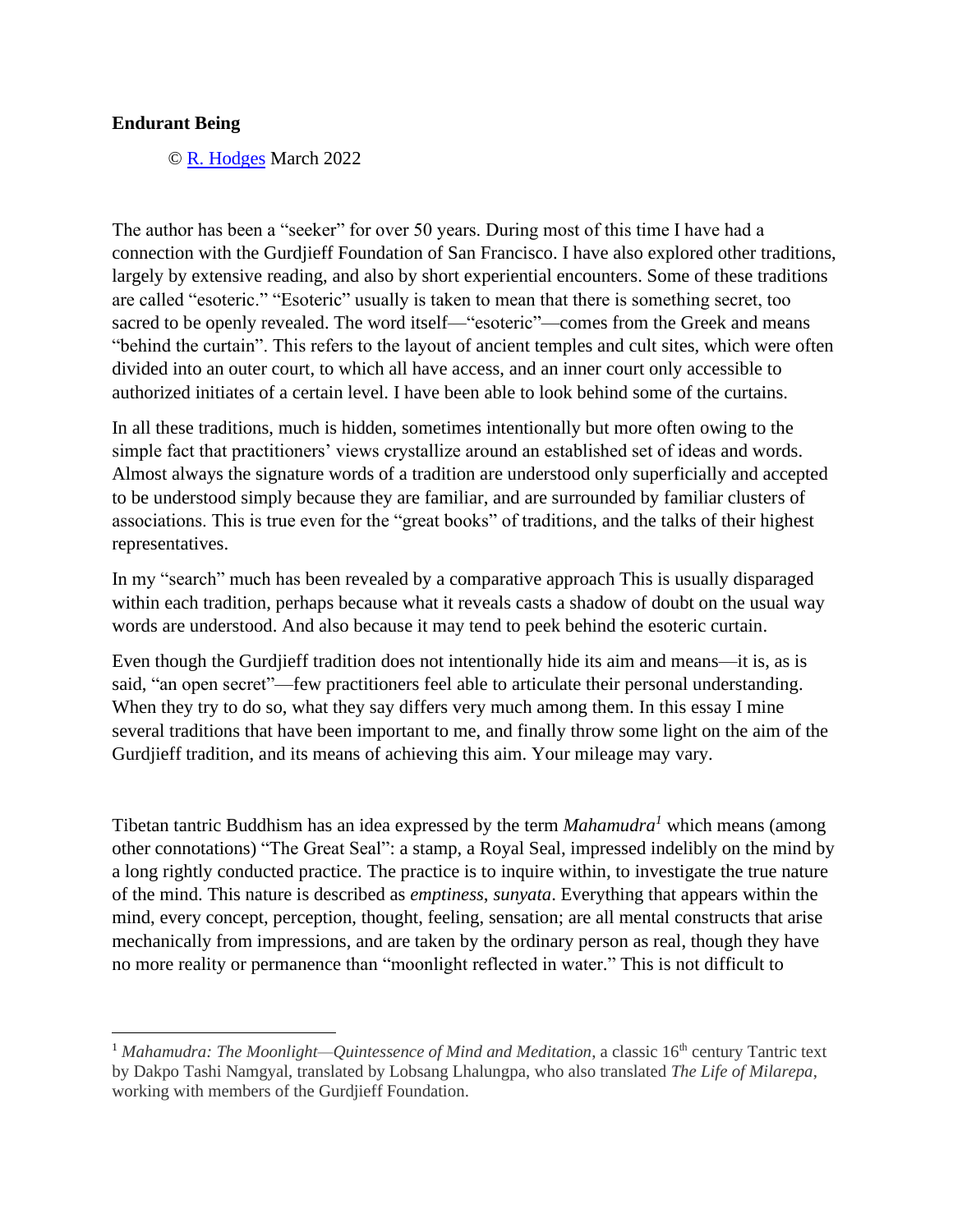understand intellectually, but only through long practice can it become authentic permanent understanding that arises simultaneously with the arising of each impression.

It is worth noting that the Dalai Lama speaking to Westerners of *emptiness* once said "you might call it *consciousness*." It is the empty inner space in which *seeing* takes place, prior to any thing being seen, the space of *mentation* prior to any actual thought.

The image of a stamp is echoed by Carlos Castaneda's idea "the mold of man". He writes<sup>2</sup>:

…the old seers as well as the mystics have one thing in common - they have been able to *see* the mold of man, but not understand what it is. Mystics have given us moving accounts of their experiences. But these accounts, however beautiful, are flawed by the gross and despairing mistake of believing the mold of man to be an omnipotent, omniscient creator.

The mold is our God because we are what it stamps us with and not because it has created us from nothing and made us in its image and likeness. [Belief in God] is a secondhand conviction that does not amount to anything; [it is] based on hearsay and not on the act of *seeing*..

[The new seers] have *seen* that what we call God is a static prototype of humanness without any power. For the mold of man cannot under any circumstances help us by intervening in our behalf, or punish our wrongdoings, or reward us in any way. We are simply the product of its stamp; we are its impression. The mold of man is exactly what its name tells us it is, a pattern, a form, a cast that groups together a particular bunch of elements, which we call man.

Again, a long practice is required for such *seeing* of reality.

It is necessary first to "destroy all the opinions and views by centuries rooted,"<sup>3</sup> which cover the naked emptiness. Each of these opinions and views is the root of what Gurdjieff called a "little 'I'." It is not difficult to observe in others, and in oneself, the parade of little I's that occupy the mind, each one knowing little of the others, and knowing nothing of the whole, of the "mold." Gurdjieff speaks of the aim of his work as *crystallization* of an endurant "real I." It is only to be attained by a long process of "rightly conducted self-observation," <sup>4</sup> based on the study of one's mechanicalness.

The biblical "fruit of the tree of knowledge"<sup>5</sup> is indeed the recognition of the deep nakedness of being. The shame of it is that one has never been able to consciously acknowledge this nakedness, having been constantly absorbed in the play of good and evil, pleasure and pain, gain and loss, desire and repression of desire.

<sup>2</sup> From *The Fire from Within*, Carlos Castaneda p. 125 (slightly edited here)

<sup>3</sup> *Beelzebub's Tales to His Grandson*, G. Gurdjieff, p. 1

<sup>4</sup> *Fragments of an Unknown Teaching*, P. D. Ouspensky

<sup>5</sup> *Genesis* 2, *Holy Bible*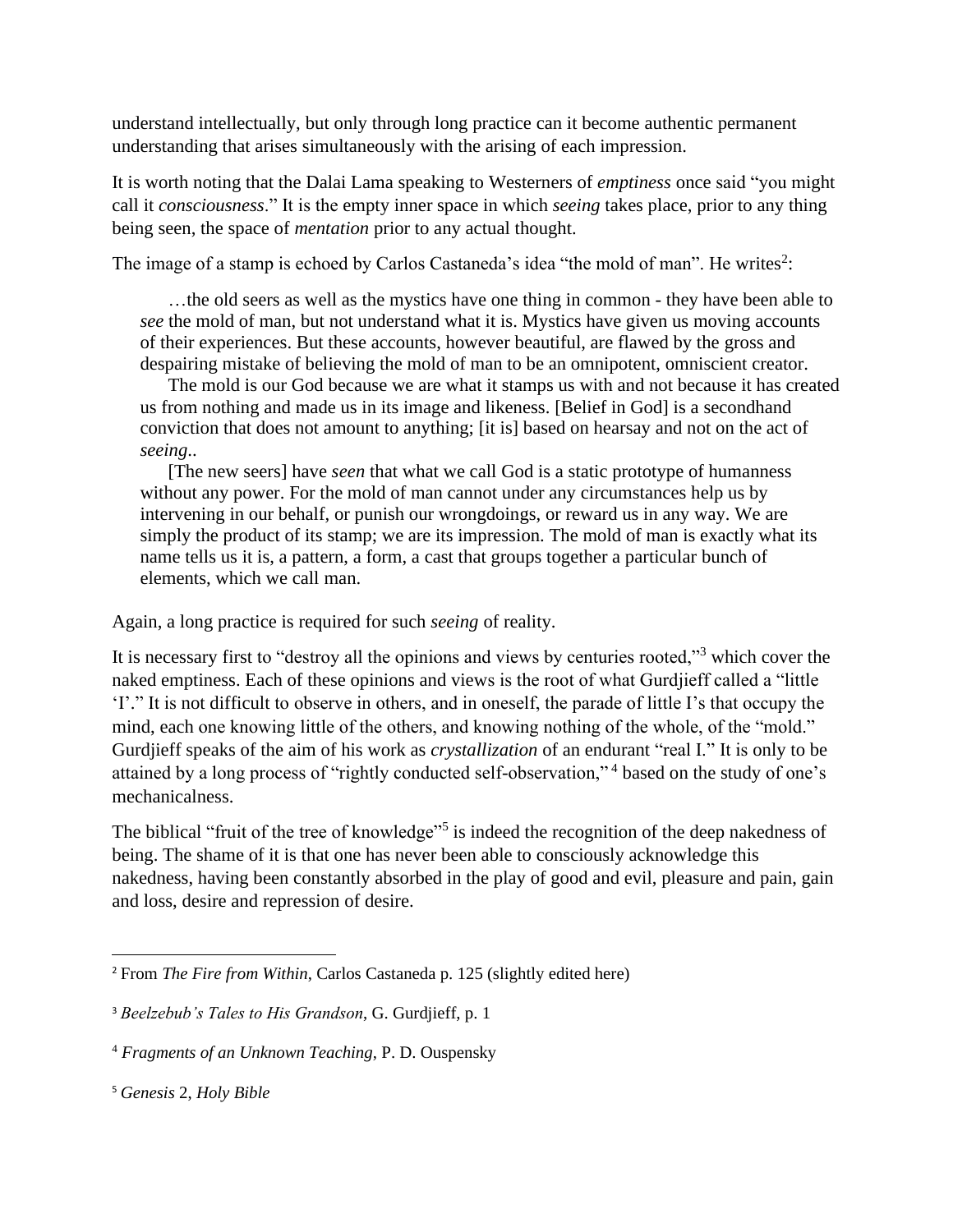To attain true knowledge is to go *down* the tree to the root, deep into the rabbit hole<sup>6</sup> of imagination, the hidden underworld of the unconscious, and then return *remembering* what has been seen.

This was what that took place in the "mystery cults" of the ancient world, in which the initiate went into a cave, was given sacred food and drink (often a psychedelic, usually the mushroom Amanita Muscaria) and received a vision of the infinite and eternal.<sup>7</sup> The Christian Eucharist is derived from these practices. Castaneda's path was initiated by similar psychedelic experiences using Peyote cactus and other psychoactive plants.

Julian Jaynes<sup>8</sup> throws some light on the nature and origin of consciousness, and its locus in oneself. The mind, he says, is double, "bicameral": one chamber is the animal mind, which in human beings includes the power of speaking and responding to words. The other chamber, roughly corresponding to Castaneda's "mold of man," is behind a curtain, hidden from the animal mind. In ancient times the second chamber was the locus of god, gods, angels, ancestors (who sometimes evolve into gods) and other mythical beings, who sent emanations to the animal mind which gave rise to hallucinatory words and images. These were sent as prophecies, suggestions, and commandments. The commandments were often obeyed—if not, the gods would send down punishment.

Around 1200 BC, a moment in history called "the Great Catastrophe" in which all the great urban centers of bronze age civilization were destroyed<sup>9</sup>, by causes that remain controversial (earthquakes, volcanos, famine, plague, drought, and a new kind of warfare have all been suggested) a change in organization of the mind took place: the second chamber became the locus of "I," of a sense of personal identity, which is not found in texts surviving from earlier periods. It became possible, even normal, to doubt the existence of the ancient gods, even to

<sup>8</sup> *The Origin of Consciousness in the Breakdown of the Bicameral Mind*, Julian Jaynes (1976). Long resisted by establishment psychology and philosophy, Jaynes' ideas have recently enjoyed a resurgence based on new data; see *Gods, Voices, and the Bicameral Mind* and other works by Marcel Kuijsten.

<sup>9</sup> *The End of the Bronze Age*, Robert Drews (1993)

<sup>6</sup> *Alice in Wonderland* and *Through the Looking Glass*. See also *Alice's Adventures in Wonderland Decoded: The Full Text of Lewis Carroll's Novel with its Many Hidden Meanings Revealed* by David Day—this book shows that among other things Carroll was a very serious Masonic practitioner, and that *Wonderland* is full of representations of Masonic and Rosicrucian ideas.

<sup>7</sup> See *Mushrooms, Myth and Mithras--The Drug Cult that Civilized Europe* by Carl Ruck. Gurdjieff writes knowingly in *Beelzebub's Tales to His Grandson* on the use of opium and hashish and other drugs in ancient schools. There is also his published talk *Narcotics and Hormones*. Gurdjieff exponent P. D. Ouspensky reports in *Experimental Mysticism* on his experiences with hashish. Gurdjieff student René Daumal's little book *Fundamental Experiment* is one of the most powerful accounts ever written about a mystical experience induced by a drug. In William James seminal book *The Varieties of Religious*  Experience the most compelling account is of his own experiences with nitrous oxide. In *Wonderland* Alice has unusual experiences after eating pieces of a mushroom.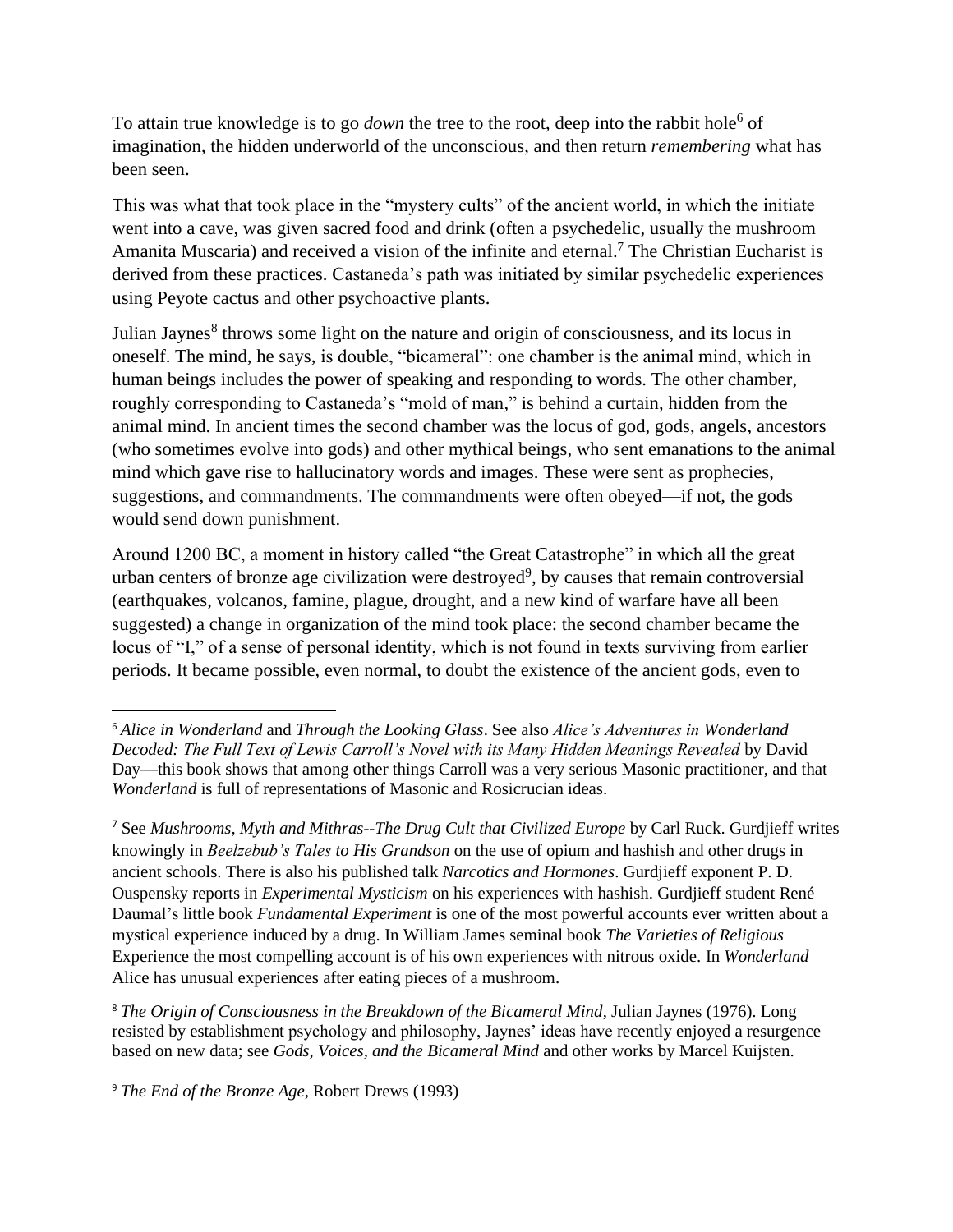deny it<sup>10</sup>. The activity of this "I" is what is known as "consciousness." But much of the activity in both chambers remains unobserved by consciousness. An important part is deliberately hidden from view: this is the "repressed unconscious" of  $Freud<sup>11</sup>$ , though he did not penetrate all of what is hidden.

Prior to the Catastrophe, theological doubt was nearly impossible, and was never recorded in texts whether mythological or historical. After a warlike dark age of several hundred years following the Catastrophe, the Axial<sup>12</sup> enlightenment blossomed almost simultaneously in many places in Europe and Asia: in Greece, philosophical schools (Parmenides, Heraclitus, Plato, Diogenes), Homer and the playwrights and Archimedes, in Iran Zarathustra (Zarathustra's date is contested and may have been several centuries before the classical Axial era), in India Buddhism, Confucius, in China Lao-Tzu and Chuang Tzu, in Palestine the prophets Elijah and Isaiah and Jeremiah. In many of these teachings doubt is either expressed, or implied by the vehemence with which theological ideas are propounded.

The power of doubt is central to "I": Descartes, who practiced his "method of doubt" [i.e. doubting everything one "knows," including one's own existence, and that of God] summed it up memorably: "I think (i.e. I doubt), therefore I am". Descartes observed that the fact that he could think was directly present, indubitable, and concluded that it was proof of his existence.<sup>13</sup> He was, perhaps, inspired by Augustine, that foundational figure for Christian thought, who said "I err, therefore I am."<sup>14</sup>

Ever since the beginning of the "post-bicameral" mind, doubt concerning the literalness of ideas such as "God" has gradually been whittled away. Buddhism, which first appeared in the  $6<sup>th</sup>$ century BCE, generally eschewed belief in Gods, marking a decisive turn from the Hindu

<sup>10</sup> Socrates was sentenced to death for destroying faith in the gods among the youth of Athens. See *The Death of Socrates* by Plato.

<sup>11</sup> *The Interpretation of Dreams* (1899, published in English in 1913) and *The Ego and the Id* (1923), Sigmund Freud

<sup>12</sup> *The Origin and Goal of History*, Karl Jaspers (1949)

<sup>13</sup> *Discourse on the Method of Rightly Conducting the Reason, and Seeking Truth in the Sciences,* Descartes, Rene (1637) pp. 19–20.

<sup>14</sup> *Confessions*, St. Augustine, around 400 CE.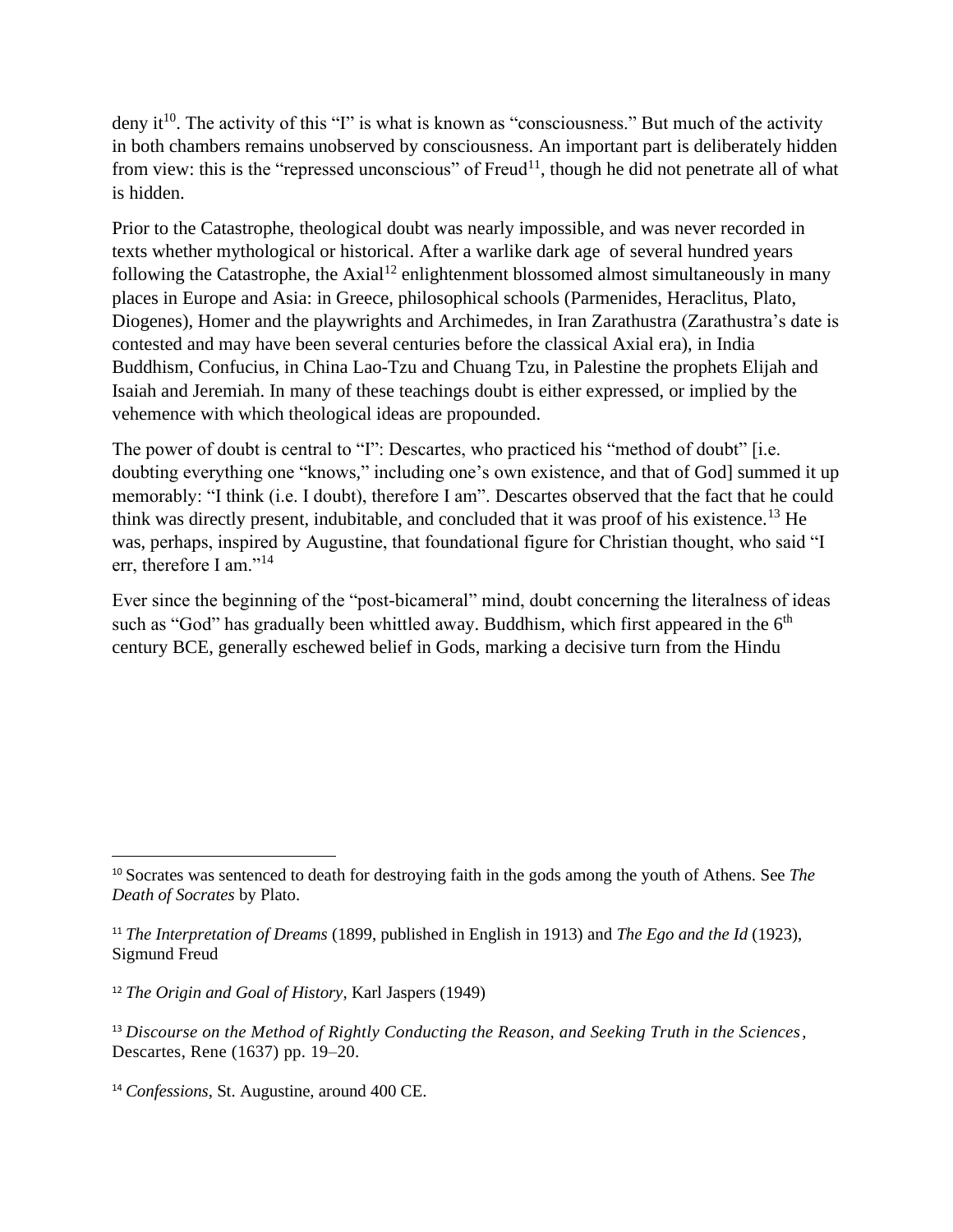traditions from which it emerged. In Buddhist Tantric writings<sup>15</sup> Gods are spoken of—but it is made clear that this is a visualization exercise for inner practice.

In the West literal faith in God and in the biblical account of the creation and fate of the human being was contested for centuries. Finally, since the work of Darwin<sup>16</sup> and Nietzsche,<sup>17</sup> Christian faith became intellectually suspect in the mainstream of "modern" Western thought—its staunch defenders only add to the impression of its impending demise.

Lately however a more nuanced view of faith has been entertained by "post-modern" thinkers such as Derrida, as witnessed by the following extraordinary paragraph:

That's what my readers won't have known about me, the commas of my breathing henceforward, without continuity but without a break, the changed time of my writing, graphic writing, through having lost its interrupted verticality, almost with every letter, to be bound better and better but be read less and less well over almost twenty years, like my religion about which nobody understands anything, any more than does my mother who asked other people a while ago, not daring to talk to me about it, if I still believed in God, nutrierat filios totiens eos parturiends, quotiens abs te deuiare cernebat ['She had brought up her children, being in labor with them each time she saw them wandering away from thee'], but she must have known that the constancy of God in my life is called by other names, so that I quite rightly pass for an atheist, the omnipresence to me of what I call God in my absolved, absolutely private language being neither that of an eyewitness nor that of voice doing anything other than talking to me without saying anything, nor a transcendent law or an immanent *schechina*, that feminine figure of Yawheh who remains so strange and familiar to me, but the secret I am excluded from.<sup>18</sup>

This is a strikingly post-bicameral passage, presaging an ability to recognize and see much more fully the contents of the second chamber, including its revenant (virtual?) gods and theological considerations. Derrida's method recommends itself as a new kind of path: not to destroy, but to

<sup>16</sup> *Origin of Species*, Charles Darwin (1859)

<sup>17</sup> *Thus Spoke Zarathustra*, Friedrich Nietzsche (1885)

<sup>&</sup>lt;sup>15</sup> A prime example is *The Tibetan Book of the Dead*, traditionally said to have been composed in the  $8<sup>th</sup>$ century CE by Padma Sambhava,, then "buried" to preserve and protect it, then "dug up" by Karma Lingpa in the late 14<sup>th</sup> century. It was one of the first Tibetan texts to be translated into English, by Evans-Wentz in 1927. It has proven remarkably influential. The text, whose Tibetan name *Bardo Thodol* means "liberation by hearing" is traditionally read aloud to the hovering spirit of the recently deceased to help him recognize the illusory nature of the peaceful and wrathful divinities he is experiencing in the "bardo," the intermediate state between death and re-birth. This hopefully will lead him to freedom from the compulsion to re-incarnate. The similarity of the after-death experiences described in *Bardo Thodol* to the LSD experience was recognized by Timothy Leary, who modelled his *The Psychedelic Experience: A Manual* (1964) on it.

<sup>18</sup> *Circumfession*, Jacques Derrida (1993) p. 125. The title *Circumfession* is an homage to Augustine's *Confessions*, and like *Confessions* it is composed as if to the author's mother. The quoted Latin passage is from Augustine.